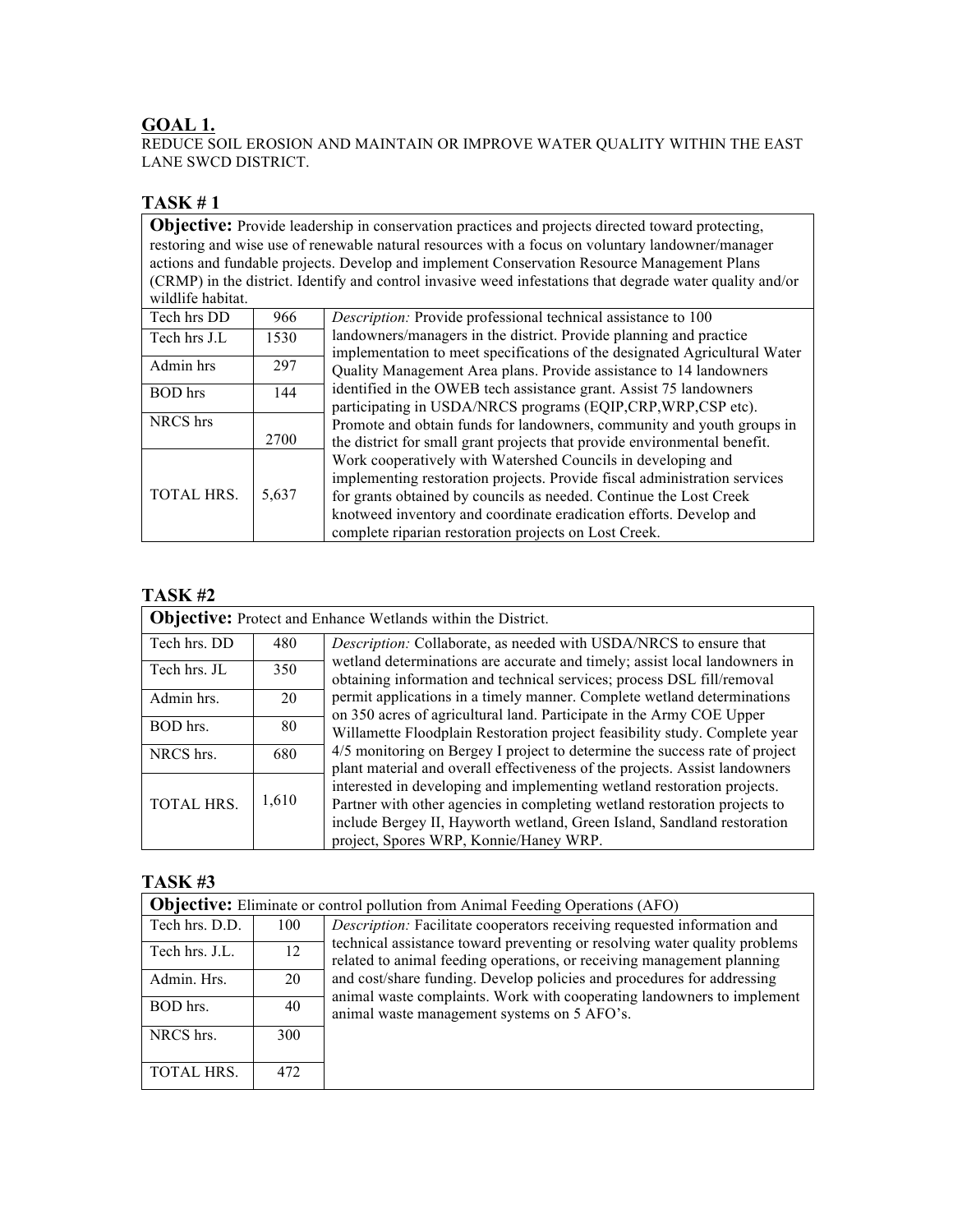# **TASK #4**

| <b>Objective:</b> Implement Oregon Agricultural Water Quality Management Act of 1993 (SB1010) |          |                                                                                                                                                                                                                                                                                                                                                                                                                                                                                                                                                                                                                                                                                                                                                                                                                               |
|-----------------------------------------------------------------------------------------------|----------|-------------------------------------------------------------------------------------------------------------------------------------------------------------------------------------------------------------------------------------------------------------------------------------------------------------------------------------------------------------------------------------------------------------------------------------------------------------------------------------------------------------------------------------------------------------------------------------------------------------------------------------------------------------------------------------------------------------------------------------------------------------------------------------------------------------------------------|
| Tech hrs. D.D.                                                                                | 250      | Description: provide technical and administrative assistance to 20                                                                                                                                                                                                                                                                                                                                                                                                                                                                                                                                                                                                                                                                                                                                                            |
| Tech hrs. J.L.                                                                                | $\Omega$ | landowners to develop and implement voluntary agricultural water quality<br>management plans according to the approved AWQMAPs for the Southern<br>and Upper Willamette and Upper Siuslaw plan areas. Contact two<br>agribusinesses and review with them the contents of the approved<br>AWQMAPs. Distribute Southern Willamette and Upper Willamette/Upper<br>Siuslaw plans and rules and fact sheets at landowner workshops and<br>meetings. Prepare FSA newsletter articles about the plans and rules and<br>distribute to constituents of the district. Prepare and submit press releases<br>about the plans and rules and success stories of individual implementations.<br>Submit grant proposals to DEQ, OWEB and other funding sources to help<br>fund Agricultural Water Quality plans/rules implementation efforts. |
| Admin hrs.                                                                                    | 20       |                                                                                                                                                                                                                                                                                                                                                                                                                                                                                                                                                                                                                                                                                                                                                                                                                               |
| BOD hrs.                                                                                      | 24       |                                                                                                                                                                                                                                                                                                                                                                                                                                                                                                                                                                                                                                                                                                                                                                                                                               |
| NRCS hrs.                                                                                     | $\Omega$ |                                                                                                                                                                                                                                                                                                                                                                                                                                                                                                                                                                                                                                                                                                                                                                                                                               |
| TOTAL HRS.                                                                                    | 294      |                                                                                                                                                                                                                                                                                                                                                                                                                                                                                                                                                                                                                                                                                                                                                                                                                               |

# **TASK # 5**

|                   | <b>Objective:</b> Address Comprehensive Nutrient Management within the East Lane District. |                                                                                                                                                                                                                             |  |  |
|-------------------|--------------------------------------------------------------------------------------------|-----------------------------------------------------------------------------------------------------------------------------------------------------------------------------------------------------------------------------|--|--|
| Tech hrs. D.D.    | $\Omega$                                                                                   | <i>Description:</i> Provide administrative and fiscal management support for the                                                                                                                                            |  |  |
| Tech hrs. J.L.    | $\theta$                                                                                   | private grant-funded study for the large-scale waste composting facility for<br>Lane County with the goal of reducing ground water contamination from<br>landfill leachate and to improve recovery of re-useable resources. |  |  |
| Admin hrs.        | $\theta$                                                                                   | Implement nutrient management practices on 450 acres of crop/grazing<br>land.                                                                                                                                               |  |  |
| BOD hrs.          | 120                                                                                        |                                                                                                                                                                                                                             |  |  |
| NRCS hrs.         | 180                                                                                        |                                                                                                                                                                                                                             |  |  |
| <b>TOTAL HRS.</b> | 300                                                                                        |                                                                                                                                                                                                                             |  |  |
|                   |                                                                                            |                                                                                                                                                                                                                             |  |  |

| <b>Objective:</b> Address Non-funded projects within the East Lane District. |          |                                                                                                                                                           |  |
|------------------------------------------------------------------------------|----------|-----------------------------------------------------------------------------------------------------------------------------------------------------------|--|
| Tech hrs. D.D.                                                               | 60       | Description: Contribute appropriate time and resources from funded projects,                                                                              |  |
| Tech hrs. J.L.                                                               | 60       | as possible, to facilitate performance of un-funded ELSWCD project work, or<br>work on cooperators/partners programs for the conservation, protection and |  |
| Admin hrs.                                                                   | $\Omega$ | development of soil, water and related plant and animal resources within the<br>district.                                                                 |  |
| BOD hrs.                                                                     | $\Omega$ |                                                                                                                                                           |  |
| NRCS hrs.                                                                    | $\Omega$ |                                                                                                                                                           |  |
| <b>TOTAL HRS.</b>                                                            | 120      |                                                                                                                                                           |  |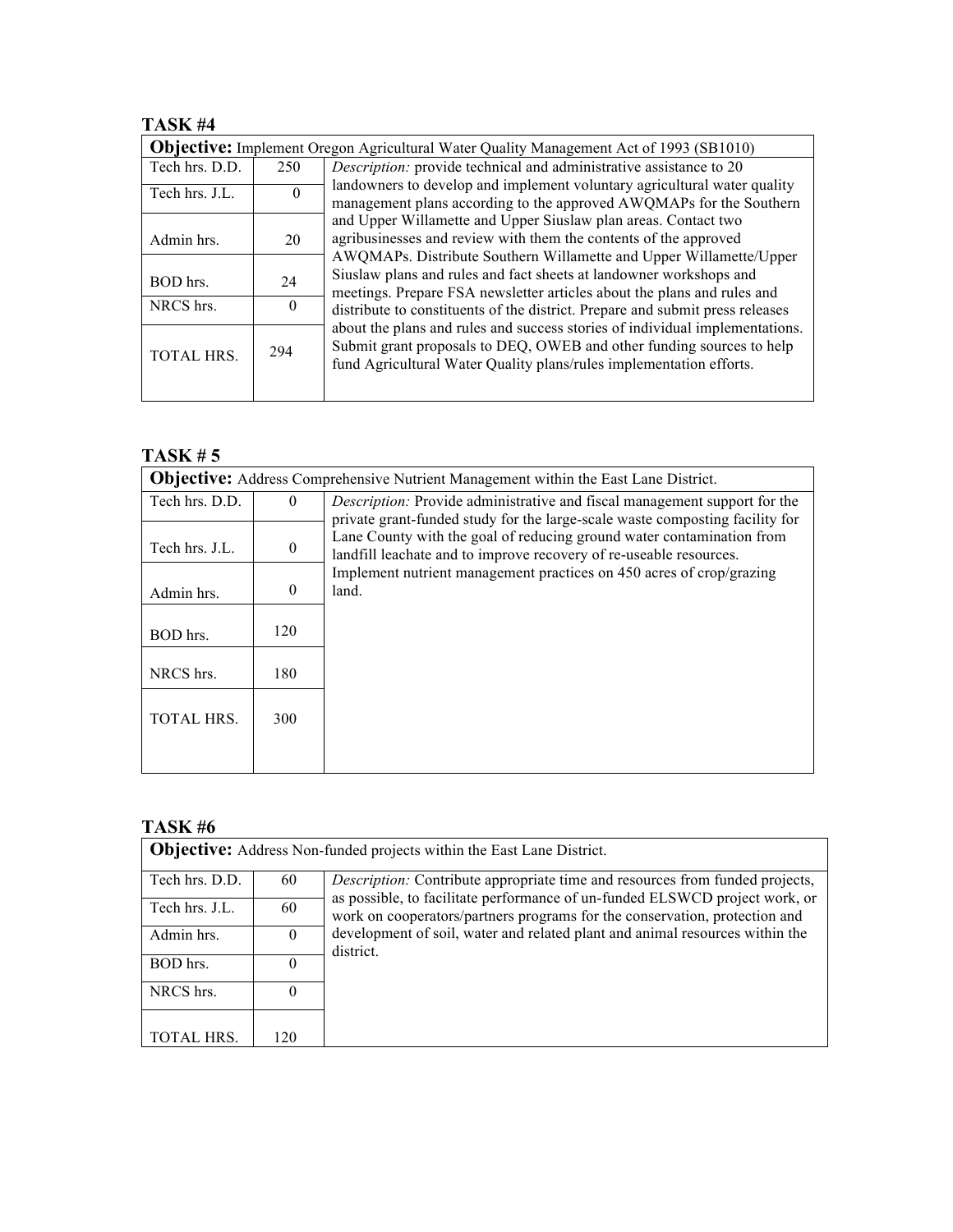## **GOAL 2.**

PROMOTE SOIL AND WATER CONSERVATION THROUGH AN EDUCATION AND PUBLIC INFORMATION PROGRAM.

# **TASK #7**

**Objective:** Advance public understanding of ELSWCD's purpose and activities and advance conservation participation among rural and urban landowners, students, teachers, youth leaders, community groups, watershed councils and working groups, ethnic minorities and other constituents.

| Tech hrs. D.D.    | 90  | <i>Description:</i> Publish reports of activities and progress within the district on<br>conservation practices in general and updates on SB1010 plans and<br>adoption by local landowners/managers. Publish reports at least quarterly.<br>Provide educational information, materials and technical assistance to 1000<br>individual district residents regarding natural resource issues, ELSWCD<br>programs and services, USDA/NRCS programs and services, CWA DEQ<br>303 (d) listings, soil survey information, (BMP) information, Cooperator of<br>the Year, Teacher of the Year and Conservation Poster contest<br>announcements and information. Work with area watershed councils to<br>facilitate site tours and visits and include site tours as a component of the<br>District's Annual Meeting. Develop 3-5 forum presentations, workshops,<br>landowner/manager meetings or community group clinics regarding<br>conservation planning, backyard conservation, groundwater and wellhead<br>protection, water quality testing, septic systems maintenance and other<br>SWCD-related topics. |
|-------------------|-----|---------------------------------------------------------------------------------------------------------------------------------------------------------------------------------------------------------------------------------------------------------------------------------------------------------------------------------------------------------------------------------------------------------------------------------------------------------------------------------------------------------------------------------------------------------------------------------------------------------------------------------------------------------------------------------------------------------------------------------------------------------------------------------------------------------------------------------------------------------------------------------------------------------------------------------------------------------------------------------------------------------------------------------------------------------------------------------------------------------|
| Tech hrs. J.L.    | 50  |                                                                                                                                                                                                                                                                                                                                                                                                                                                                                                                                                                                                                                                                                                                                                                                                                                                                                                                                                                                                                                                                                                         |
| Admin hrs.        | 90  |                                                                                                                                                                                                                                                                                                                                                                                                                                                                                                                                                                                                                                                                                                                                                                                                                                                                                                                                                                                                                                                                                                         |
| BOD hrs.          | 180 |                                                                                                                                                                                                                                                                                                                                                                                                                                                                                                                                                                                                                                                                                                                                                                                                                                                                                                                                                                                                                                                                                                         |
| NRCS hrs.         | 60  |                                                                                                                                                                                                                                                                                                                                                                                                                                                                                                                                                                                                                                                                                                                                                                                                                                                                                                                                                                                                                                                                                                         |
| <b>TOTAL HRS.</b> | 470 |                                                                                                                                                                                                                                                                                                                                                                                                                                                                                                                                                                                                                                                                                                                                                                                                                                                                                                                                                                                                                                                                                                         |

| <b>Objective:</b> Obtain increased public support for ELSWCD, USDA/NRCS conservation programs,<br>Legislative measures, and financing. |     |                                                                                                                                                                                                                                       |
|----------------------------------------------------------------------------------------------------------------------------------------|-----|---------------------------------------------------------------------------------------------------------------------------------------------------------------------------------------------------------------------------------------|
| Tech hrs. D.D.                                                                                                                         | 10  | <i>Description:</i> Produce and distribute four SWCD subject bulletins or news<br>releases to local newspaper and constituents. Provide information to the<br>public through personal contact, addressing community groups, and press |
| Tech hrs. J.L.                                                                                                                         | 10  | releases and information to area newspapers to improve public<br>understanding of the mission, goals and activities of East Lane SWCD.                                                                                                |
| Admin hrs.                                                                                                                             | 20  |                                                                                                                                                                                                                                       |
| BOD hrs.                                                                                                                               | 220 |                                                                                                                                                                                                                                       |
| NRCS hrs.                                                                                                                              | 40  |                                                                                                                                                                                                                                       |
| <b>TOTAL HRS.</b>                                                                                                                      | 300 |                                                                                                                                                                                                                                       |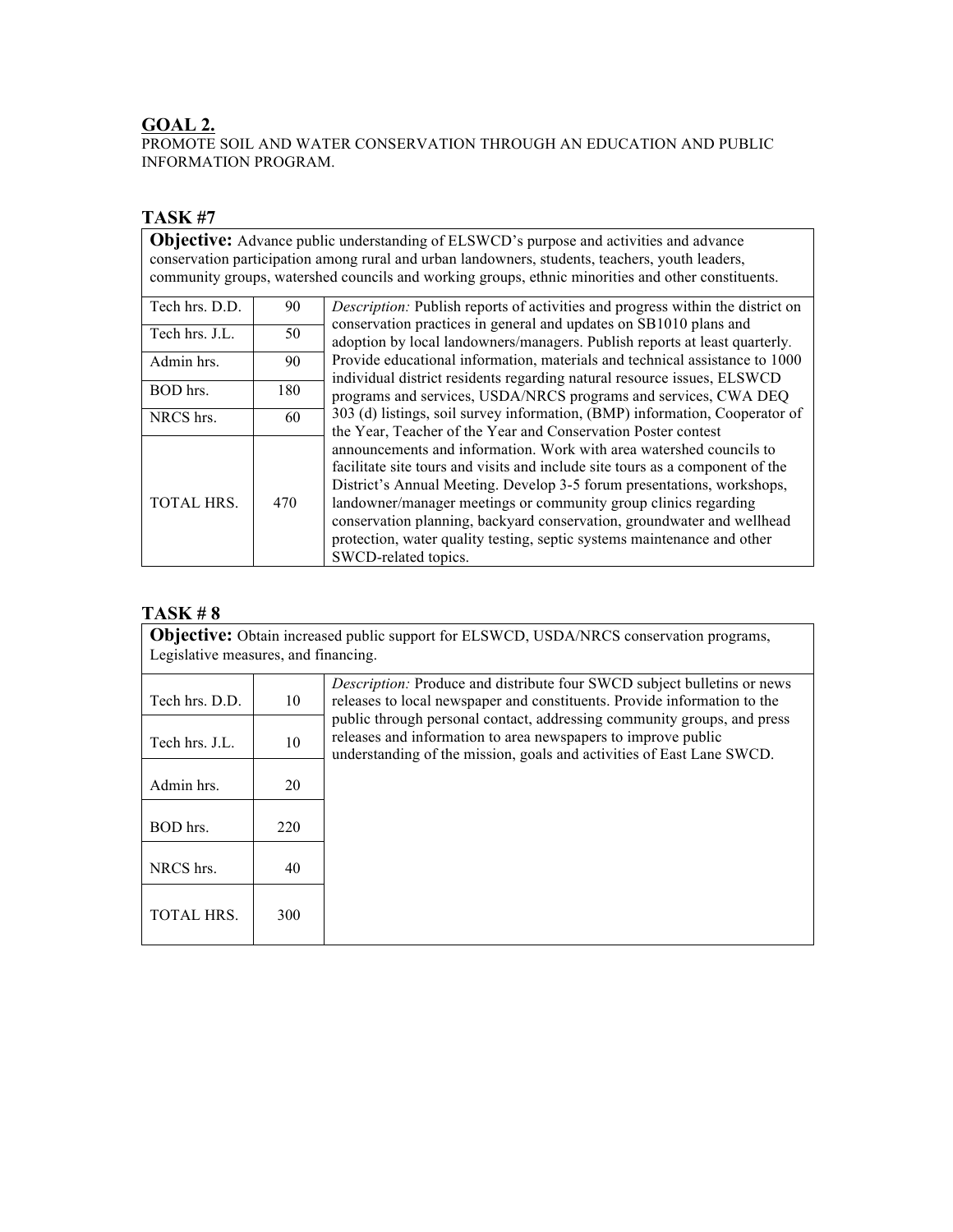#### **TASK # 9**

| of the conservation business. |     | <b>Objective:</b> Board and staff shall continuously improve their professional education and knowledge                                                                                                               |
|-------------------------------|-----|-----------------------------------------------------------------------------------------------------------------------------------------------------------------------------------------------------------------------|
| Tech hrs. D.D.                | 20  | <i>Description:</i> Obtain and utilize various sources of information and<br>education for directors, associates and staff to maintain and improve their                                                              |
| Tech hrs. J.L.                | 20  | knowledge and skill in selected areas and to improve ELSWCD's overall<br>effectiveness. At least one director shall attend the annual OACD<br>convention and bring back presented information for presentation to the |
| Admin hrs.                    | 20  | full board.                                                                                                                                                                                                           |
| BOD hrs.                      | 180 |                                                                                                                                                                                                                       |
| NRCS hrs.                     | 140 |                                                                                                                                                                                                                       |
| TOTAL HRS.                    | 380 |                                                                                                                                                                                                                       |

## **GOAL 3.**

GOVERNANCE AND ADMINISTRATION OF EAST LANE SWCD SHALL BE CONDUCTED IN AN EFFECTIVE, FISCALLY RESPONSIBLE AND NON-DISCRIMINATORY MANNER.

### **TASK# 10**

**Objective:** Ensure implementation of the adopted Business Plan is in compliance with operational, administrative and personnel policies, using non-discriminatory management while fostering a participatory environment.

| Tech hrs. D.D.    | $\bf{0}$ | <i>Description:</i> Conduct District affairs fairly, openly and respectfully<br>in a non-discriminatory manner and within adopted plans, goals,                                                                                                                                                                                                                                           |
|-------------------|----------|-------------------------------------------------------------------------------------------------------------------------------------------------------------------------------------------------------------------------------------------------------------------------------------------------------------------------------------------------------------------------------------------|
| Tech hrs. J.L.    | $\theta$ | objectives, policies and legal guidelines. The appointed Personnel<br>Committee shall maintain a current set of policies covering agency<br>and personnel management which prohibit discrimination and sexual                                                                                                                                                                             |
| Admin. Hrs.       | 820      | harassment and which reflect the East Lane SWCD adopted values,<br>policies, standards, rules and legal guidelines. The appointed                                                                                                                                                                                                                                                         |
| BOD hrs.          | 340      | Personnel Committee shall perform staff performance evaluations<br>annually and keep the District employees compensation and benefits<br>current with industry standards, commensurate with available<br>funding. Provide timely administrative services including general<br>office administration, reception, payroll and grant fiscal<br>administration for the District and partners. |
| NRCS hrs.         | 32       |                                                                                                                                                                                                                                                                                                                                                                                           |
| <b>TOTAL HRS.</b> | 1,192    |                                                                                                                                                                                                                                                                                                                                                                                           |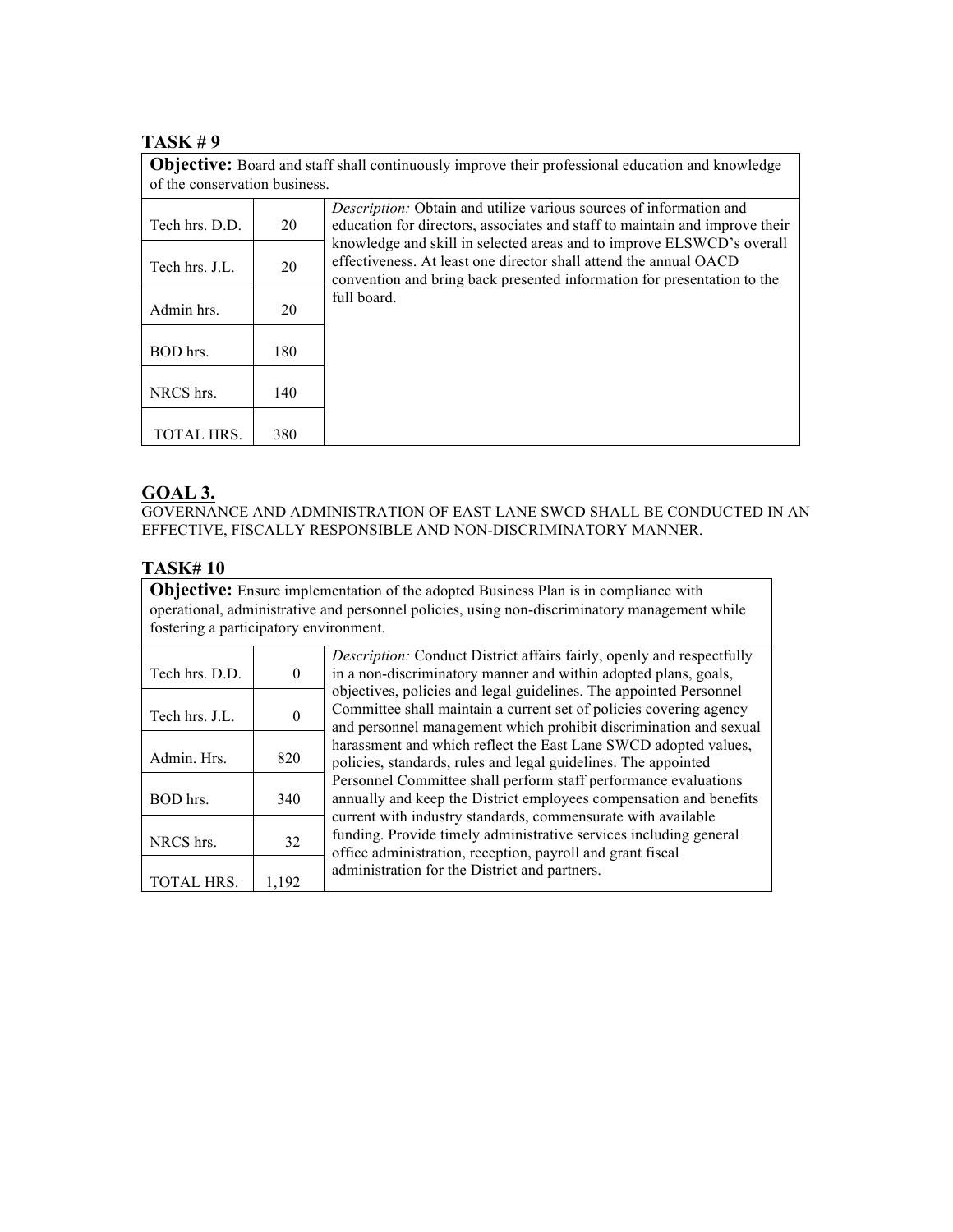# **TASK # 11**

| <b>Objective:</b> Obtain a reliable source of funding to ensure continuity of operations. |     |                                                                                                                                                           |  |
|-------------------------------------------------------------------------------------------|-----|-----------------------------------------------------------------------------------------------------------------------------------------------------------|--|
| Tech hrs. D.D.                                                                            | 40  | <i>Description:</i> Continue to seek funding for administration and technical<br>support from ODA and OWEB and other public and/or private grant          |  |
| Tech hrs. J.L.                                                                            | 40  | funding activities. Continue to seek funding for education and restoration<br>projects through various public and private agencies. Administer grant from |  |
| Admin hrs.                                                                                | 60  | ODA for LMA and Technical assistance.                                                                                                                     |  |
| BOD hrs.                                                                                  | 160 |                                                                                                                                                           |  |
| NRCS hrs.                                                                                 | 0   |                                                                                                                                                           |  |
| <b>TOTAL HRS.</b>                                                                         | 300 |                                                                                                                                                           |  |

# **TASK # 12**

**Objective:** Maintain services at parity with staff and population including ethnic minorities, women, and disabled persons.

| Tech hrs. D.D.    | $\theta$ | <i>Description:</i> Increase Board participation in the provision of services to the<br>District. Increase Associate Director membership by 50% and focus all                                                                                                                                                                         |
|-------------------|----------|---------------------------------------------------------------------------------------------------------------------------------------------------------------------------------------------------------------------------------------------------------------------------------------------------------------------------------------|
| Tech hrs. J.L.    | $\theta$ | director recruitment on the ability and willingness to raise funding and<br>assist in providing increased services to district constituents. Seek special<br>outreach for more diversity among participants and beneficiaries. Recruit<br>qualified and willing persons to fill the vacant zone 2 and at-large Director<br>positions. |
| Admin hrs.        | $\Omega$ |                                                                                                                                                                                                                                                                                                                                       |
| BOD hrs.          | 240      |                                                                                                                                                                                                                                                                                                                                       |
| NRCS hrs.         | 0        |                                                                                                                                                                                                                                                                                                                                       |
| <b>TOTAL HRS.</b> | 240      |                                                                                                                                                                                                                                                                                                                                       |

| <b>Objective:</b> Maintain integrity and positive working relationships with all conservation partners. |          |                                                                                                                                                                                                                                                                                                                                                                |  |
|---------------------------------------------------------------------------------------------------------|----------|----------------------------------------------------------------------------------------------------------------------------------------------------------------------------------------------------------------------------------------------------------------------------------------------------------------------------------------------------------------|--|
| Tech hrs. D.D.                                                                                          | $\theta$ | Description: Establish and maintain formal Memoranda of Agreement<br>(MOA) or Memoranda of Understanding (MOU) to clarify all financial and<br>working relationships with other groups and agencies. Maintain contracts,<br>MOAs, MOUs and other funding agreement and associated accounting<br>records in a positive, timely, and legally circumspect manner. |  |
| Tech hrs. J.L.                                                                                          | $\Omega$ |                                                                                                                                                                                                                                                                                                                                                                |  |
| Admin hrs.                                                                                              | 20       |                                                                                                                                                                                                                                                                                                                                                                |  |
| BOD hrs.                                                                                                | 40       |                                                                                                                                                                                                                                                                                                                                                                |  |
| NRCS hrs.                                                                                               | 20       |                                                                                                                                                                                                                                                                                                                                                                |  |
| <b>TOTAL HRS.</b>                                                                                       | 80       |                                                                                                                                                                                                                                                                                                                                                                |  |